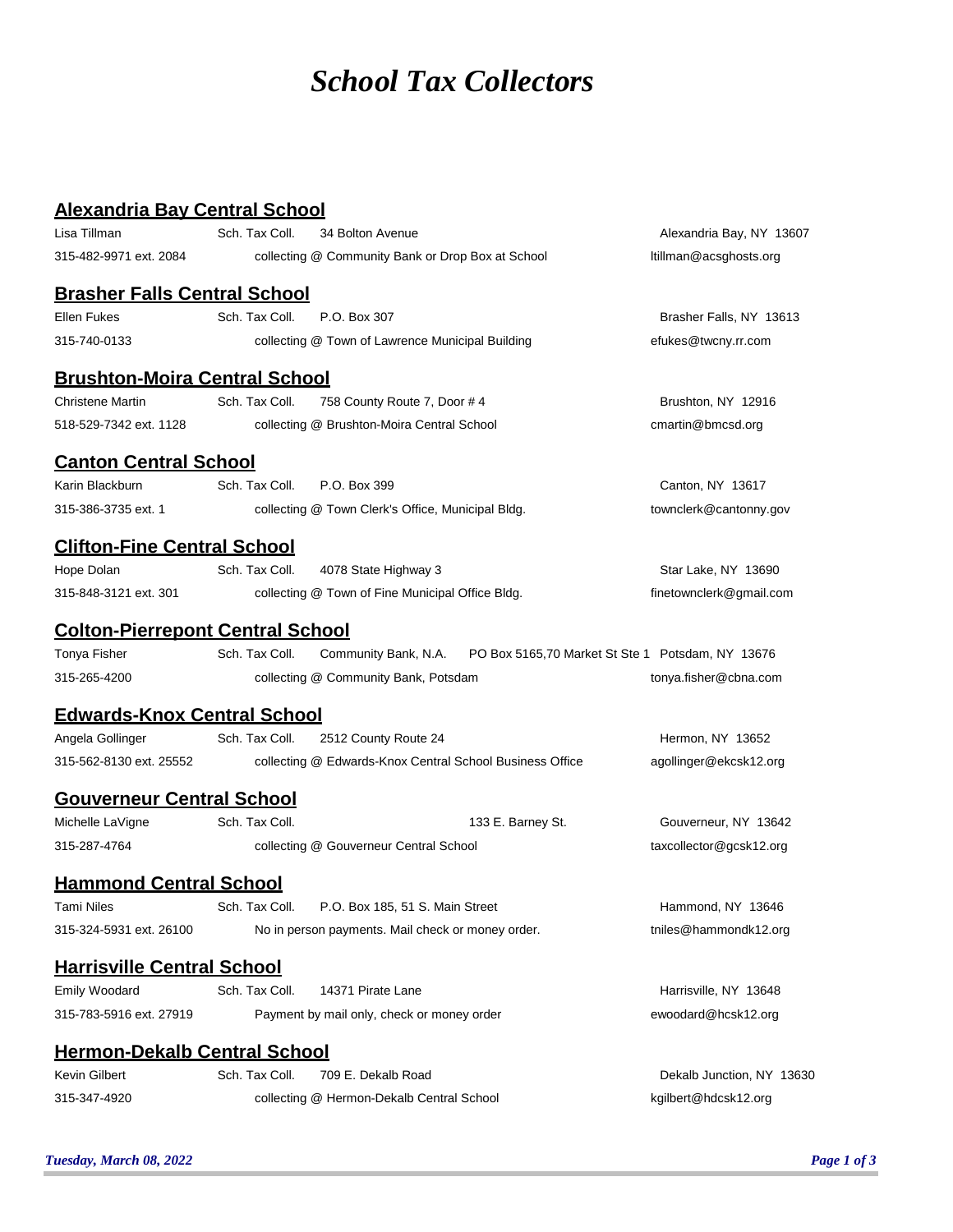## **Heuvelton Central School**

| <u> Heuvellon Central School</u>        |                |                                                                      |                              |                              |  |  |  |
|-----------------------------------------|----------------|----------------------------------------------------------------------|------------------------------|------------------------------|--|--|--|
| Vicki Thornhill                         | Sch. Tax Coll. | Town Hall, 51 State Street                                           | Heuvelton, NY 13654          |                              |  |  |  |
| 315-344-2400                            |                | collecting @ Town Clerk's Office, Town Hall, 51 State St., Heuvelton | osclerk@nnymail.com          |                              |  |  |  |
| <b>Indian River Central School</b>      |                |                                                                      |                              |                              |  |  |  |
| Katherine Pais                          | Sch. Tax Coll. | 32735B County Route 29                                               | Philadelphia, NY 13673       |                              |  |  |  |
| 315-642-3441                            |                | collecting @ Upstate Bank, 77 Main St., Philadelphia                 |                              | katherinepais@ircsd.org      |  |  |  |
| <u> Lisbon Central School</u>           |                |                                                                      |                              |                              |  |  |  |
| Alberta L. Hyde                         | Sch. Tax Coll. | 6963 County Route 10                                                 | Lisbon, NY 13658             |                              |  |  |  |
| 315-393-5988                            |                | collecting @ Lisbon Town Clerk's Office                              | townclerk@townoflisbonny.org |                              |  |  |  |
| <b>Madrid-Waddington Central School</b> |                |                                                                      |                              |                              |  |  |  |
| Joan Andress                            | Sch. Tax Coll. | P.O. Box 67                                                          | Madrid, NY 13660             |                              |  |  |  |
| 315-322-5746 ext. 267                   |                | collecting @ Madrid-Waddington Central School - District Office      |                              | jandress@mwcsk12.org         |  |  |  |
| <u> Massena Central School</u>          |                |                                                                      |                              |                              |  |  |  |
| Taya Pryce                              | Sch. Tax Coll. | Town Hall, 60 Main Street                                            |                              | Massena, NY 13662            |  |  |  |
| 315-769-7109                            |                | collecting @ Town Hall                                               |                              | tpryce@massena.us            |  |  |  |
| <b>Morristown Central School</b>        |                |                                                                      |                              |                              |  |  |  |
| David Murray                            | Sch. Tax Coll. | P.O. Box 240, 604 Main Street                                        |                              | Morristown, NY 13664         |  |  |  |
| 315-375-6510                            |                | collecting @ Town Clerk's Office                                     |                              | clerk@townofmorristownny.org |  |  |  |
| <b>Norwood-Norfolk Central School</b>   |                |                                                                      |                              |                              |  |  |  |
| Nancy Berger                            | Sch. Tax Coll. | c/o Village of Norwood                                               | P.O. Box 182                 | Norwood, NY 13668            |  |  |  |
| 315-353-2372 (option 1)                 |                | collecting @ Norwood Village Hall                                    |                              | villageclerk@norwoodny.org   |  |  |  |
| <u>Ogdensburg City School</u>           |                |                                                                      |                              |                              |  |  |  |
| <b>Alane Farrell</b>                    | Sch. Tax Coll. | Community Bank, NA                                                   | 320 Ford St.                 | Ogdensburg, NY 13669         |  |  |  |
| 315-393-0900 ext. 31901                 |                | collecting @ Community Bank                                          |                              | afarrell@ogdensburgk12.org   |  |  |  |
| <b>Parishville-Hopkinton School</b>     |                |                                                                      |                              |                              |  |  |  |
| <b>Judy Witherell</b>                   | Sch. Tax Coll. | P.O. Box 187, 12 County Route 47                                     |                              | Parishville, NY 13672        |  |  |  |
| 315-265-4642 ext.24404                  |                | No in person payments.                                               |                              | jwitherell@phcsd.org         |  |  |  |
| <b>Potsdam Central School</b>           |                |                                                                      |                              |                              |  |  |  |
| Cindy Goliber                           | Sch. Tax Coll. | 18 Elm Street                                                        |                              | Potsdam, NY 13676            |  |  |  |
| 315-265-3430                            |                | collecting @ Potsdam Town Office                                     |                              | townclerk@potsdamny.us       |  |  |  |
| <b>Salmon River Central School</b>      |                |                                                                      |                              |                              |  |  |  |
| Kimberly R. Treptow                     | Sch. Tax Coll. | 637 County Route 1                                                   |                              | Fort Covington, NY 12937     |  |  |  |
| 518-358-6614                            |                | collecting @ SRC Elementary School - Door 3                          |                              | ktreptow@srk12.org           |  |  |  |
| <b>St. Regis Falls Central School</b>   |                |                                                                      |                              |                              |  |  |  |
| Shannon Fraser                          | Sch. Tax Coll. | <b>Community Bank</b>                                                | P.O. Box 308                 | St. Regis Falls, NY 12980    |  |  |  |
| 518-856-9421 Ext-1012                   |                | collecting @ Community Bank                                          |                              | sfraser@stregiscsd.org       |  |  |  |
|                                         |                |                                                                      |                              |                              |  |  |  |